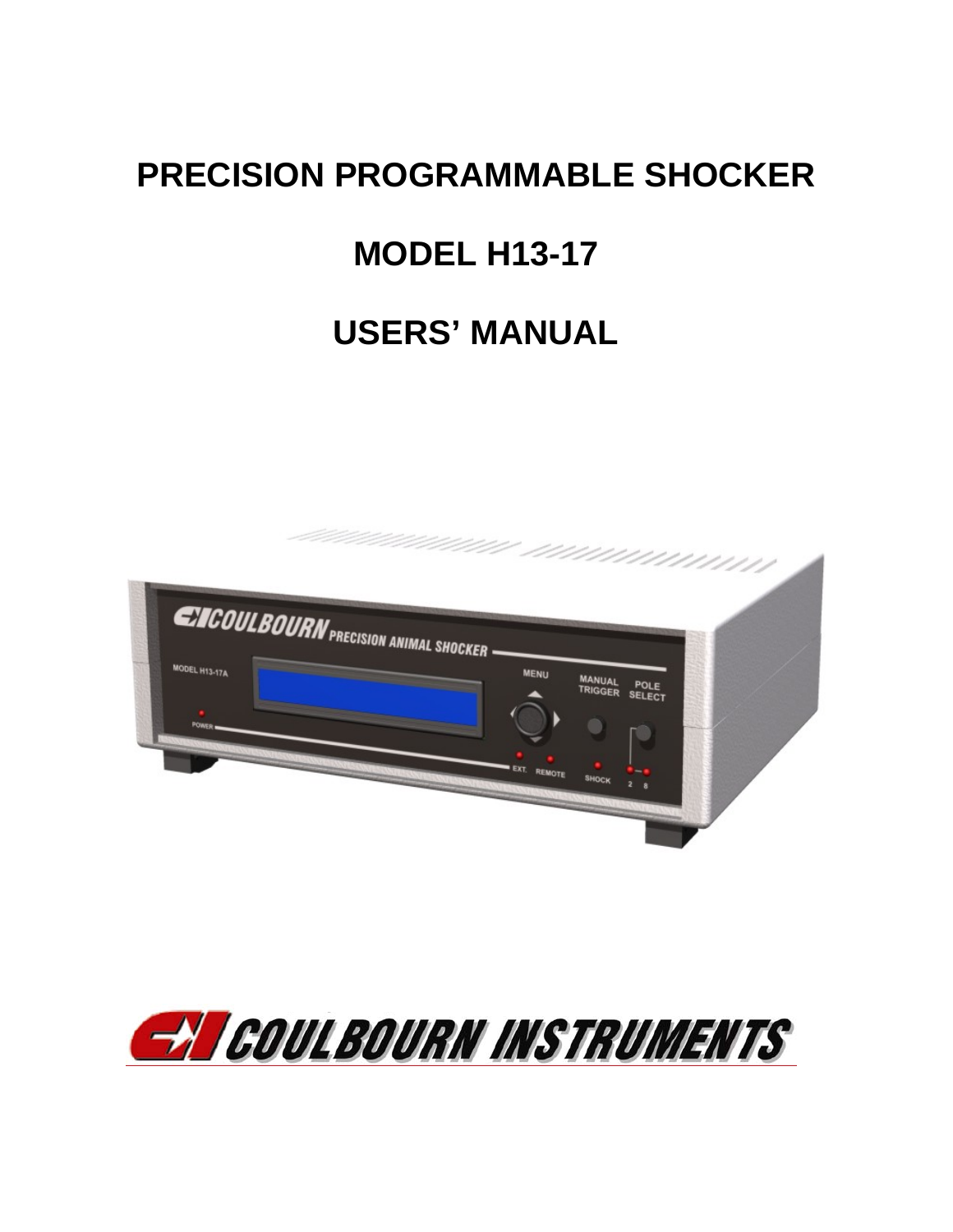#### Table of Contents

| CONTROL – Programmable/Manual Amplitude and Manual/Remote Trigger Control 2 |
|-----------------------------------------------------------------------------|
|                                                                             |
|                                                                             |
|                                                                             |
|                                                                             |
|                                                                             |
|                                                                             |
| REMOTE TRIGGER - Controlling Onset and Duration of the Shock Stimulus  5    |
|                                                                             |
|                                                                             |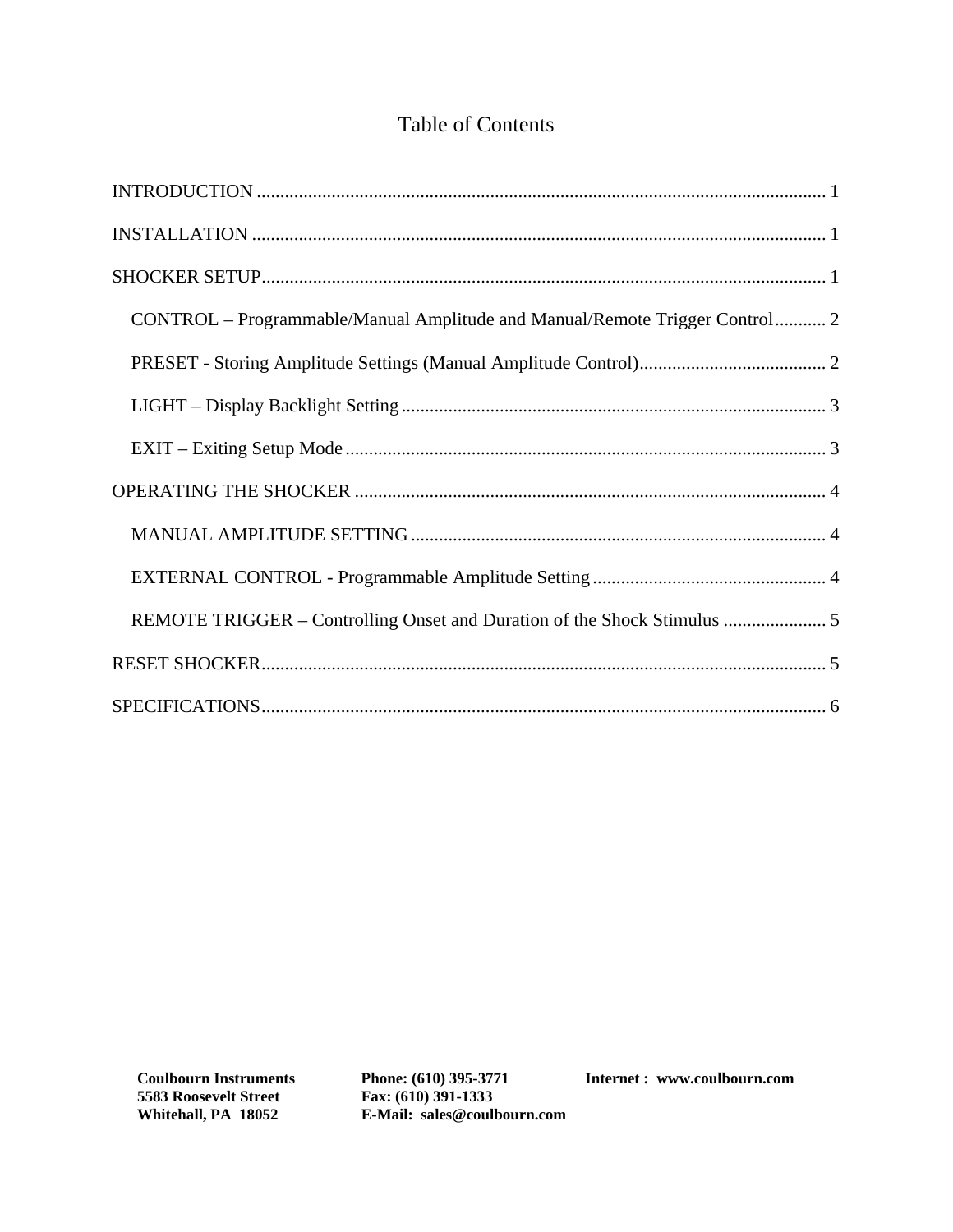# **INTRODUCTION**

The H13-17 shocker is totally isolated (floating output) for operator and subject safety, as well as isolation from other sources of electrical stimulation such as physiological stimulators that may be in use concurrently. The unit can function as a two-pole (bipolar) shocker or as a scanner distributing the square wave, polarity reversal across an 8-pole output for grid floor applications. Shock amplitudes from as small as one microamp (0.001 milliamp) to five milliamps can be delivered in increments of one microamp with the H13-17.

The amplitude can be set manually or can be programmed by a 0 to 2.5 Volt DC signal allowing the amplitude of the shock stimulus to be changed during an experimental session. The duration of the shock stimulus can be controlled by an external trigger source (5 to 30 volts DC) or when precision timing is not required, by manually pressing a button on the front panel of the shocker.

### **INSTALLATION**

Connect the power cord to the power connector on the rear panel of the shocker and to an appropriate outlet (110 VAC or 220 VAC) as indicted on the fuse near the power switch).

Connect the shock cable (H93-series) to the "Shock Output" connector on the rear panel of the shocker. Connect the other end of the shock cable to grid floor connector or, if using two pole shock, to the objects used to conduct the shock (e.g., lick tube and grid shorting connector).

To operate the shocker remotely, connect a cable to the "Remote Trigger" jack on the rear panel of the shocker. When using Graphic State to control the delivery of the shock, connect an auxiliary output to the "Remote Trigger" jack. If using Tru Scan, connect one of the "Stimuli" outputs to the "Remote Trigger" jack.

### **SHOCKER SETUP**

Please note that the "Manual Trigger" and the "Pole Select" buttons are not active when the shocker is in the Setup Mode. These options can be changed when in the Operate Mode only.

Turn the power switch on the rear panel of the shocker on (press in on the "1"). The display on the front panel will display the word "READY" for two seconds. If the word "READY" does not appear, power off the shocker and then power the shocker on again. After three seconds the shocker will go to the Operate Mode and the display will list the memory location and shock amplitude value when the shocker was last shut down or the words "EXTERNALCONTROL" will appear if set for the External (Programmable) Control. The first time the shocker is powered on, the display will indicate the amplitude setting for register zero as follows: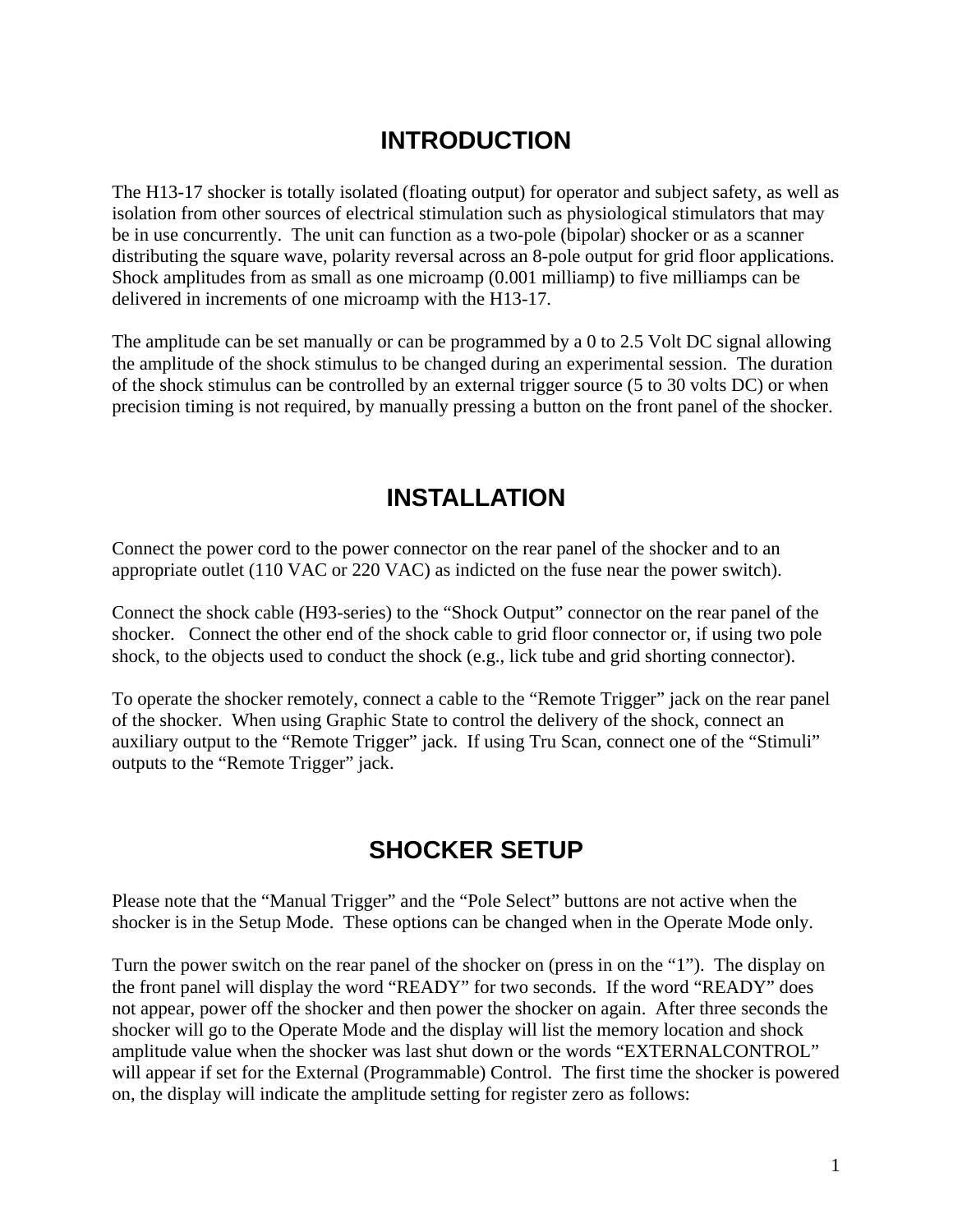#### READY 0: 0000µA

Once the shocker has been setup, the shocker will power up and display the shock level of the most recently used memory location or "EXTERNALCONTROL" if last set for External (Programmable) Control. For example, if memory location 3 is set for 2.050 milliamps and was displayed when the shocker was turned off, the next power up of the shocker will display "READY 3: 2050 µA.

#### *CONTROL – Programmable/Manual Amplitude and Manual/Remote Trigger Control*

Press and hold the "MENU" button for three seconds until the word "MENU" appears on the display. Release the button and the word "CONTROL" will be displayed. Press in on the "MENU" button to set the control options. The display will read "CONTROL SETUP". When the shocker is in the control mode you can select the amplitude control method (external or manual) and the shock trigger option (remote or manual). Press left on the "MENU" switch one time to set the shocker for to the programmable shock mode (External Control). The green LED labeled "EXT." will illuminate. To return to the manual amplitude control setting press left on the "MENU" switch again. Pressing left on the "MENU" switch will toggle between external (programmable) and manual control of the amplitude.

Press right on the "MENU" switch one time to set the shocker to the Remote Trigger mode. A 5 to 30 volt DC signal applied to the "Remote Trigger" jack on the rear panel will operate the shocker when in the Remote Trigger mode. To return to the manual mode, press right on the "MENU" switch again. Pressing right on the "MENU" switch while in the "CONTROL SETUP" mode will toggle between Remote and Manual Trigger modes. The Manual Trigger is always available when the shocker is not in the setup mode and can be used to trigger a stimulus at anytime.

#### *PRESET - Storing Amplitude Settings (Manual Amplitude Control)*

Up to 10 different amplitude settings can be stored in the shocker for delivering shock using manually set amplitude control. If you are using the shocker in the programmable mode (External Control), you do not need to store any amplitude settings. When using the shocker with manually stored amplitudes, you must have at least one amplitude value stored. This value can be stored in any of the memory locations. Press up on the "MENU" switch one time while "CONTROL" is displayed and the display will change to "PRESET". Press in on the "MENU" switch to enter the preset setup menu. Pressing up on the "MENU" switch will scroll through the 10 memory locations going from 0 to 9 and then "FINISHED". Pressing down on the "MENU" switch will scroll through the 10 memory locations in reverse order, from 9 through 0 followed by "FINISHED".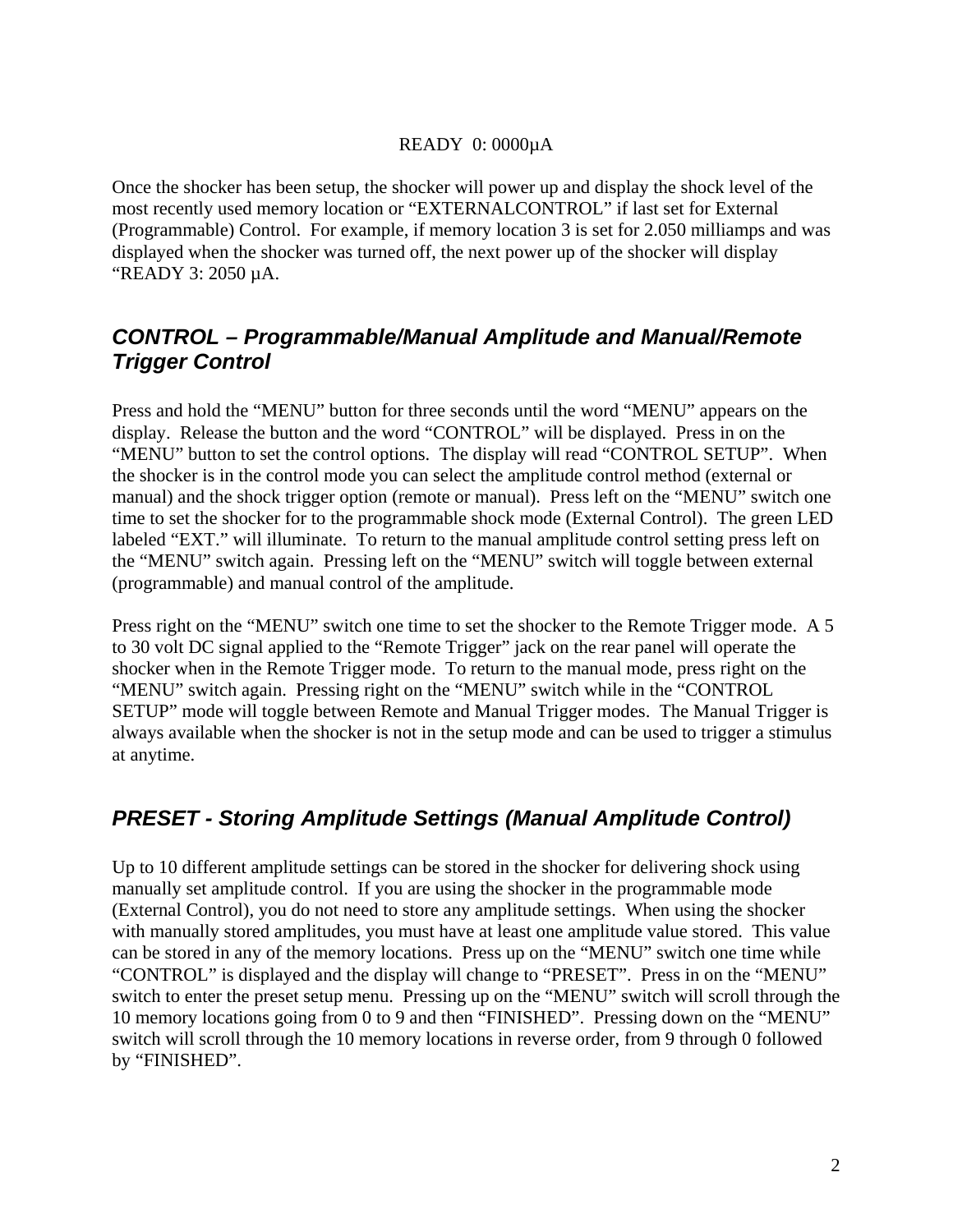To set one of the amplitudes, press the "MENU" switch while the memory location to be written to is displayed on the screen. The first digit of the setting will begin to blink. Pressing left or right on the "MENU" switch will move the cursor in the appropriate direction. Press up on the "MENU" switch to increase the selected digit by one. If you advance the value past 9, the value of the digit to the left of the cursor will increase by 1. Press down on the "MENU" switch to decrease the selected digit by one. If the value of the digit to the left of the cursor is greater than zero and you decrease the value at the cursor below zero, the value in the column to the left will decrease by 1. (NOTE: If the milliamp digit is set to 5 then a value greater than zero cannot be set in any of the other digits since the maximum output is 5 milliamps).

Pressing the "MENU" button stores the value at the specified memory location. The word "SET" will appear briefly indicating the value entered has been stored. If you wish to change the value simply press the "MENU" button again to advance to the milliamp column. To store a value at another memory location press up or down on "MENU" to move to another memory location and follow the same steps for storing a different amplitude in a different memory location.

To exit the PRESET mode, advance to memory location zero and press down button or advance to memory location 9 and press up so that the word "FINISHED" is displayed. Then press the "MENU" button to return to the main menu.

#### *DISPLAY – Display Contrast Setting*

Press up on the "MENU" button to advance to the "DISPLAY" control. Press the "MENU" switch to begin setting up the display. The display will change to "DISPLAY SETUP". Press and hold down on the "MENU" button to decrease the contrast of the display or press and hold up on the "MENU" button to increase the contrast. The contrast is set back to average when the shocker is first powered on. When the desired setting is obtained, press the "MENU" button, the display return to the display option on the main menu. To change the backlight again, press the "MENU" button to return to the "DISPLAY SETUP" screen.

To exit the Contrast Setting Mode, Press the "MENU" and the display will return to the "MENU DISPLAY" screen.

#### *EXIT – Exiting Setup Mode*

Press up to scroll to the "EXIT" option in the menu. Press the "MENU" button with the word "EXIT" displayed to exit the shocker setup mode and return to the shocker operate mode.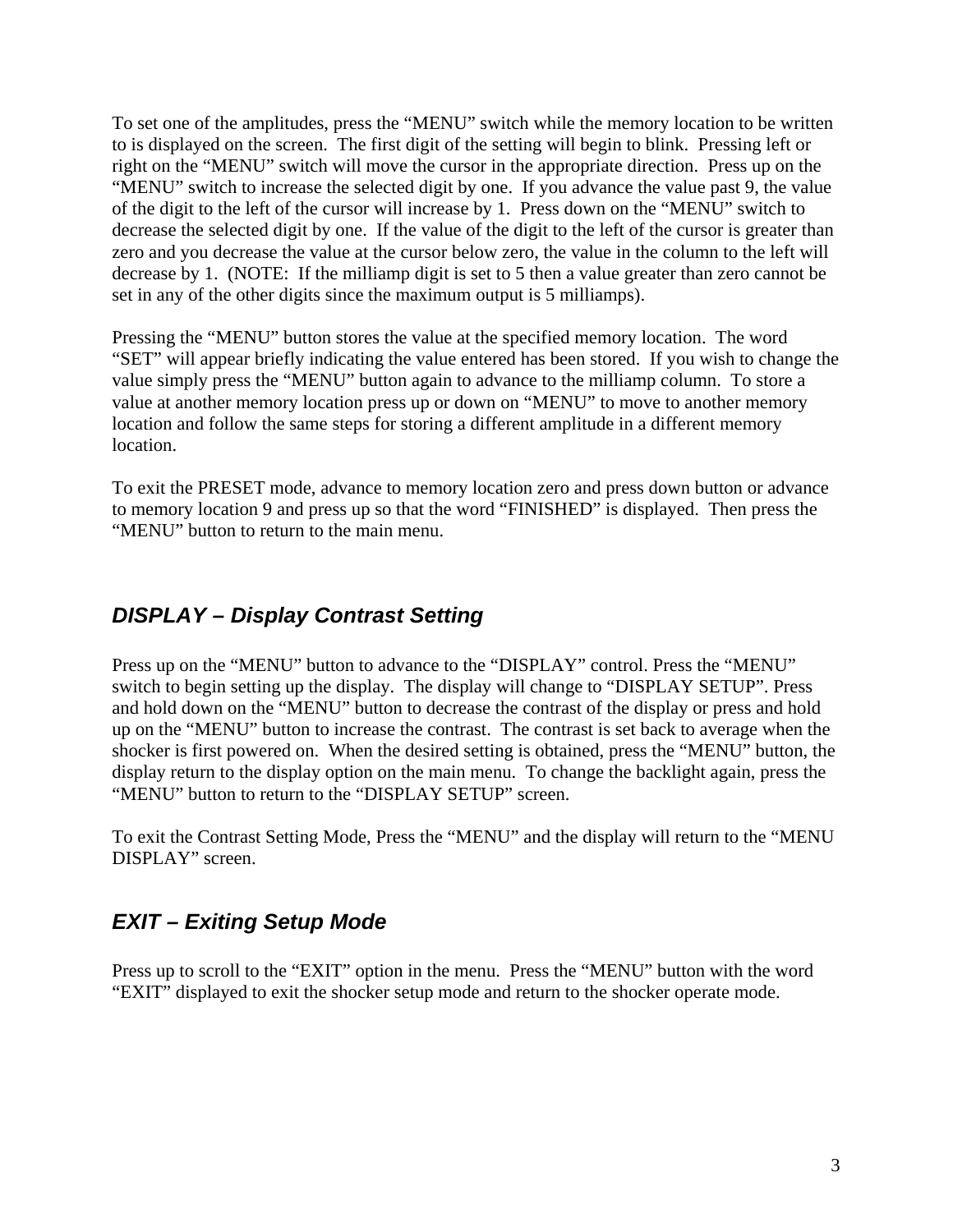# **OPERATING THE SHOCKER**

Once the shocker has been setup the shocker can be used to deliver a shock stimulus. Before using the shocker, be sure that the correct delivery option, 2-Pole or 8-Pole (scanned shock for grid floor applications) has been chosen. Pressing the "Select Pole" button will toggle the setting between the 2-Pole and the 8-Pole mode.

When the shocker is in the 2-Pole mode, a 2-Pole Shock cable is used. When the shocker is in the 8-Pole mode, a grid floor shock cable is required. In the 8-Pole mode, there are 8 unique outputs. Each of these outputs can be reflexed, via a shock cable or a circuit board, to deliver shock to all of the grids in the cage. For example, if the grid floor of the cage consists of 16 grids, output 1 is connected to grids 1 and 9, output 2 is connected to grids 2 and 10, output 3 to grids 3 and 11, etc.

#### *MANUAL AMPLITUDE SETTING*

For delivering a shock stimulus with a manually set amplitude, use up or down on the "MENU" switch to select the memory location with the amplitude that you wish to use. The amplitude stored in the selected memory location is also displayed. When the shocker is operated, the shock amplitude selected will be presented each time the shocker is operated.

#### *EXTERNAL CONTROL - Programmable Amplitude Setting*

When the External Control LED is on, the amplitude will be determined by the voltage level of the DC signal connected to the External Control input on the rear panel of the shocker. The amplitude will be incremented from 0 to 5 milliamps over a 0 (0 milliamps) to 2.5 Volts (5 milliamps) signal source. The resolution of the programmable control is dependent upon the resolution of your source signal. For example, an 8-Bit D-A converter with 256 steps from 0 to 2.5 volts would provide a resolution of 20 microamps. A 10-Bit D-A converter would provide a resolution of 5 microamps. When using the External Control Mode with Graphic State, select the H13-16 as the Device and then enter the value you wish to use. Graphic State will calculate the value of he control source voltage needed for the specified amplitude.

When exiting the setup mode with External Control active, the display will show "EXTERNAL". Once the shocker is activated the display will indicate the value of the shock. For example, X: 0820µA would indicate that a shock stimulus of 820 microamps (0.82 milliamps) is being delivered. NOTE: The up and down buttons are inactive when the shocker is in the External Control mode.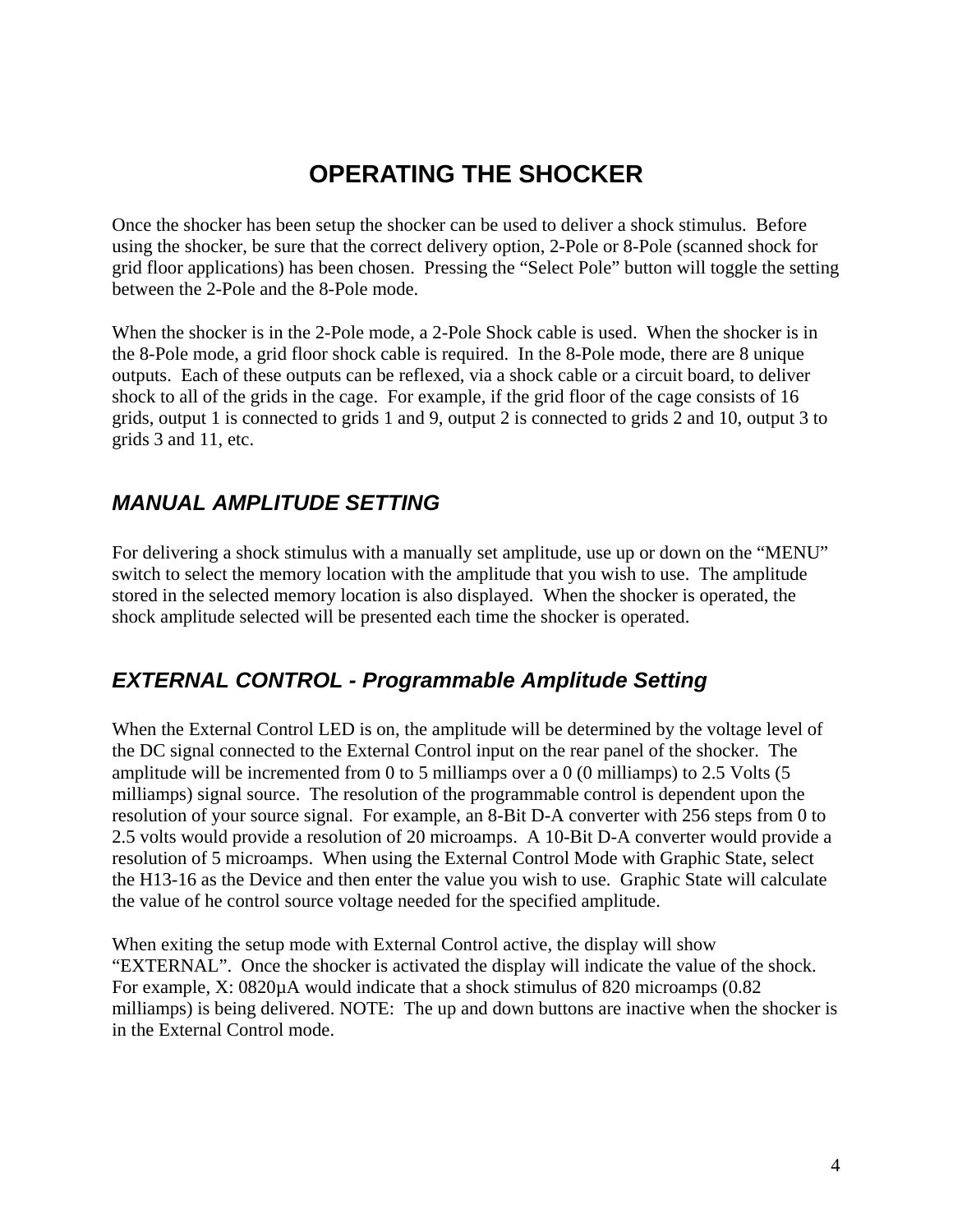#### *REMOTE TRIGGER – Controlling Onset and Duration of the Shock Stimulus*

With the Remote Trigger LED on, the onset of the stimulus delivery as well as the duration of the stimulus delivery can be controlled by a 5 to 30 Volt DC connected to the "Remote Trigger" input on the rear panel of the shocker. When the signal is present, and for as long as the signal is present, the shocker will be operated.

A shock stimulus can be initiated at anytime by pressing the "Manual Trigger" button on the front panel of the shocker. The shock stimulus will be present for as long as the "Manual Trigger" button is pressed.

## **RESET SHOCKER**

To reset the shocker to the factory set conditions, exit the SETUP MODE and press and hold the pole select and left "MENU" buttons simultaneously for three seconds. This action will clear all of the memory locations, reset the External Control to off, reset the Remote Trigger to off, and set the shocker for 8-Pole (Scanned) shock. Once the pole select and left "MENU" buttons have been held for three seconds, the display will show "RESET" for three seconds and then return to the power up mode where the word "READY" will be displayed followed by the value at memory location 0 which will now be zero (0: 0000 $\mu$ A).